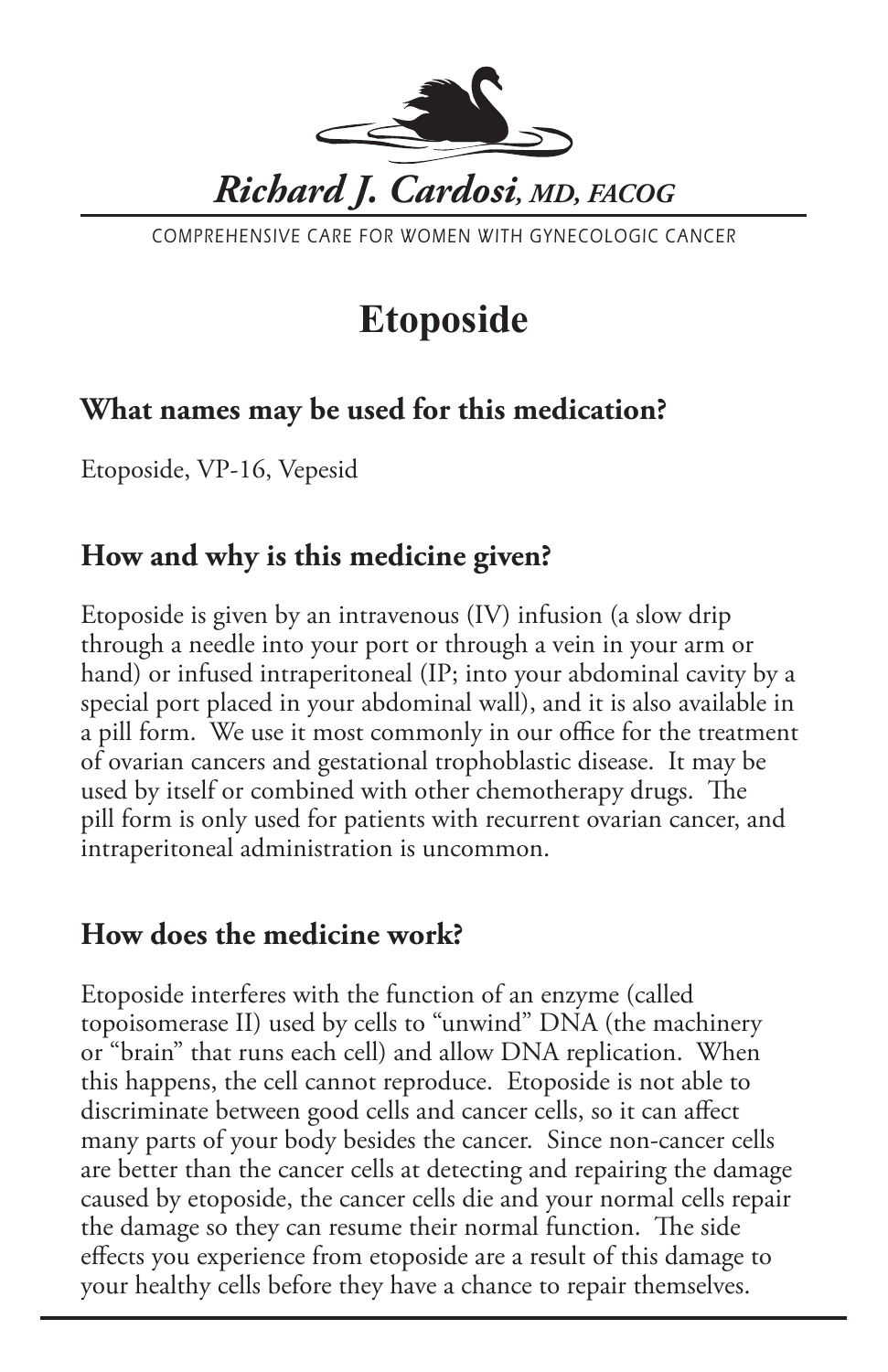Etoposide is cleared from your body by both the liver and the kidneys. The liver metabolizes the drug while the kidney filters out these by-products. It is therefore important that you keep yourself well hydrated (8-10 glasses of water per day) in efforts to keep the kidneys working at their best. We will monitor your liver and kidney function through blood tests performed prior to each infusion. We will also review your list of medications that you take for other medical problems (diabetes, blood pressure, etc.) at each visit to be sure that none of these other medicines are interfering with clearing the etoposide from your body.

# **How often is this medicine given?**

Etoposide is given in a variety of ways depending on your circumstances. For example, it is given IV daily for five days every other week for gestational trophoblastic disease but is given orally every day for 14-21 days of the month for recurrent ovarian cancer. The most appropriate administration regimen and the total number of treatment cycles recommended will be outlined for you by your doctor prior to beginning therapy. The infusions may be given as an outpatient at the infusion center at the Center for Cancer Care and Research (white building located across the parking lot from our office), or you may require hospitalization. Oral etoposide is of course taken at home after a prescription is filled (once daily dosing). Prior to each treatment, you will be seen in the office for an exam, and blood tests will be reviewed to be sure it is safe to administer your treatment. It is, of course, very important to keep all of your appointments for chemotherapy and lab testing.

#### **What side effects does this medicine cause?**

There are many possible side effects of all chemotherapy drugs, so the following is only inclusive of the most common or serious possibilities from etoposide. You will be asked to complete a symptom form at each visit in order for us to accurately assess the side effects that you may be experiencing. This form helps your doctor be sure that no adverse effects of treatment are overlooked, and it serves to help you recall which symptoms you may have experienced since your last treatment.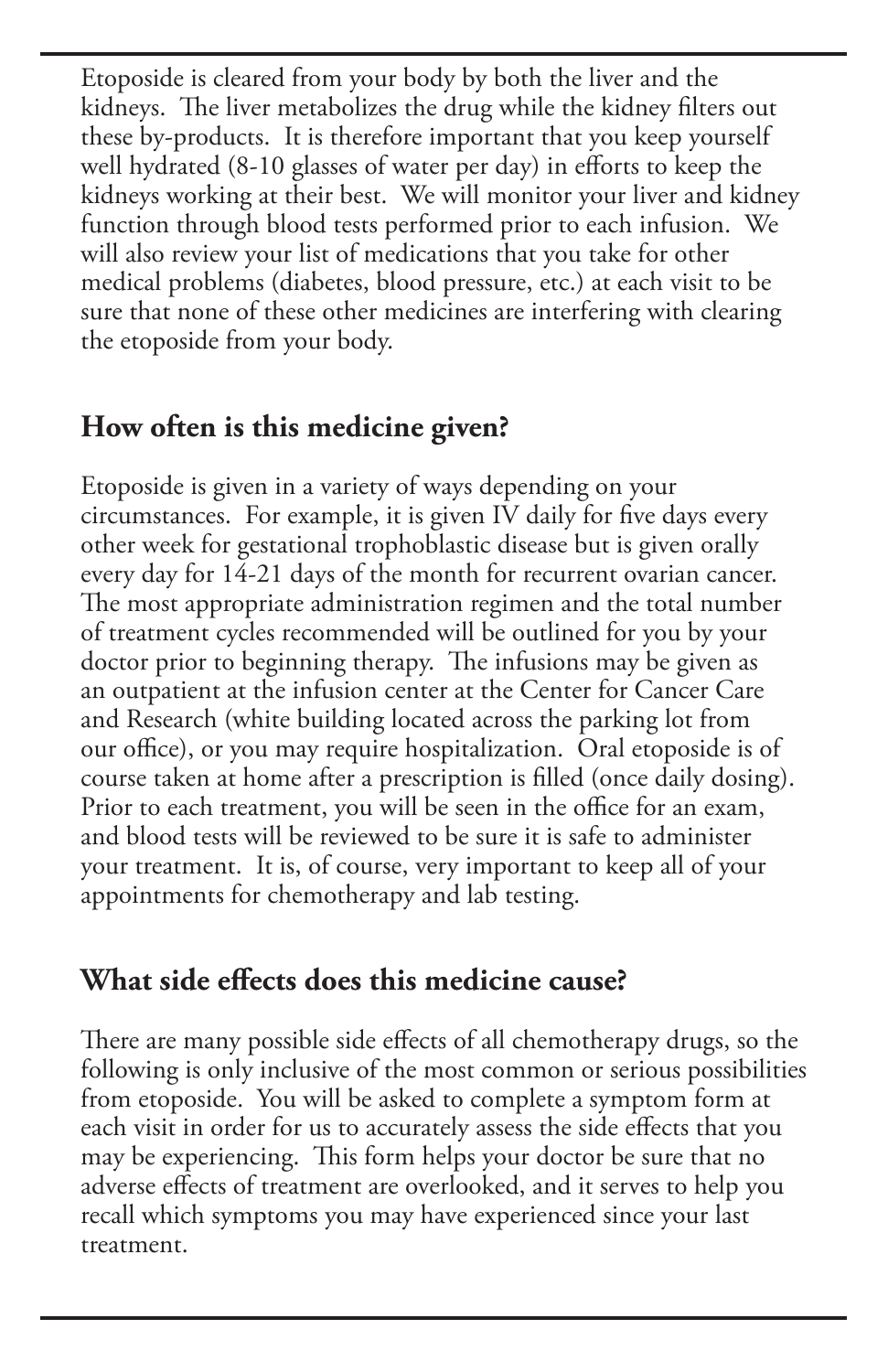- v Hair loss is common with etoposide, but hair growth should return upon completion of treatment.
- v Nausea and vomiting are mild to moderate but less common today than in the past because of much improved anti-nausea medications. These symptoms are more common with oral treatment than with IV infusion. You will be given prescriptions for medications to prevent nausea, and it is important that you take them as directed in order for them to be most effective. If you have questions, do not hesitate to call the office.
- ◆ Bone marrow suppression is when the bone marrow cannot make enough red cells, white cells, or platelets to keep up with demand, and this is a side effect of most chemotherapy medications, including etoposide. All of your blood counts will be monitored regularly throughout treatment.
	- *Anemia* is the result of not enough red blood cells and may cause fatigue, chest pain, shortness of breath, or dizziness.
	- *Neutropenia* results when your white blood cell count goes too low, and this will put you at an increased risk for infection. It is very important that you avoid sick friends and family; be diligent about hand-washing as well. This does not mean that you cannot be out in public, and in fact you can continue to participate in normal activities such as going to church or a movie, etc. If you think you may have an infection or have a fever of 100.5°F or more, call the office immediately.
	- *Thrombocytopenia* is the term for too low of a platelet count. This can lead to excessive bruising or bleeding with only minor injury such as brushing your teeth or blowing your nose.
- v *Mucositis* is sores/ulcers in the mouth that can cause pain and difficulty eating or swallowing. This is not common but may occur with etoposide. This can be minimized with good oral hygiene and a warm salt-water solution gargled after each meal. Prescription medication is also available if these steps are ineffective at resolving your symptoms.
- v Mild diarrhea or constipation are not common but may be seen with etoposide. For your comfort, keep your bowels regular with a regimen that works best for you and your lifestyle. If you develop diarrhea that is not controlled with over the counter medications after 2 days or you develop constipation to the point that you do not move your bowels for 3 days, contact our office.